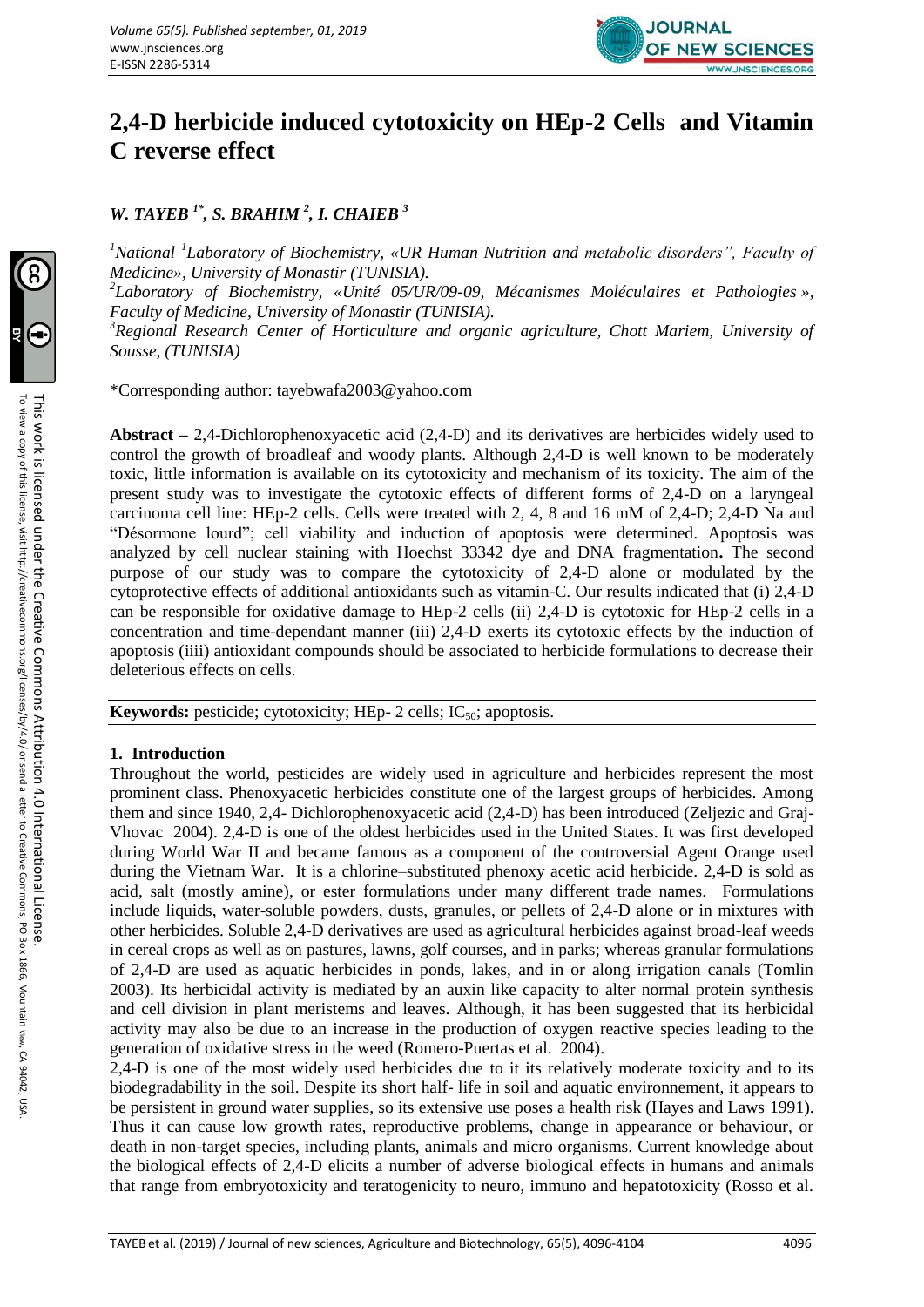

2000; Grabrant and Philbert 2002; Tayeb et al. 2010; Tayeb et al. 2011; Qurratu and reehan 2016). To our knowledge, there are no published reports on the Cytotoxicity of 2,4-D herbicide in Tunisia.

2,4-D has been classified as possibly carcinogenic to humans (IARC, group 2B) (Persson et al. 1993). It was associated with soft tissues sarcoma, non-Hodgkin lymphoma and Hodgkin disease in epidemiological studies (Munro et al. 1992). The observations of an increased incidence of malignant lymphoma in dogs, lymphosarcoma in rats, hemangiosarcoma of the spleen in mice as well as various tumors at other sites in rats and mice supported the evaluation of a high-level concern with respect to the carcinogenicity of 2,4-D and its salts and esters (Alvanja et al. 2003).

Both in vitro and in vivo reports have studied the cellular and molecular mechanisms of 2,4-D toxicity (Bongiovanni et al. 2012). *In vitro,* cytotoxicity of 2,4-D was evaluated within the frame of the Scandinavian MEIC Study (Multicenter Evaluation of In Vitro Cytotoxicity), and 2,4-D was chosen among 50 substances known for their *in vivo* toxicity. For 2,4-D, an IC<sub>50</sub> ranging between 4 and 8 mM was calculated using neutral red and MTT assays in mousse 3T3 cells (Clemedson et *al. 1996*).

One area of increasing interest is the study of the capability of some elements to modulate the effects of environmental toxicants. In that respect, numerous studies showed that antioxidant substances protect cells against deleterious effects of environnemental agents (as radiations or chemical products) (Savini et al. 1999; Gehin et al. 2005). Vitamin C (Vit C) has been identified as nutrient, it protects against oxidative damage caused by certain pesticide through two separate mechanisms (i) it recycles tocopherol, the major antioxidant of biological membranes, from tocopheroxyl free radical and (ii) it acts directly as a scavenger of reactive oxygen and radical species. Vit C is the major water- soluble antioxidant found in the aqueous compartments of cells and extra-cellular fluids (Rumsey and Levine 1998 reviewed in Fetoui et *al*. 2008).

The purpose of this study was to investigate and compare the cytotoxicity of different forms of 2,4-D alone or modulated by the cytoprotective effects of additional antioxidant such as Vit C, on the laryngeal carcinoma cell line: HEp-2 cells. Also, to study if apoptose is induced as cytotoxic effect of 2,4-D herbicide.

## **2. Materials and methods**

#### **2.1. Materials**

The culture medium used is Dubelco's Modified Eagle's Minium Essential Medium (DMEM; Gibco BRL). The other products utilized were Fetal Bovine serum (FBS) (Gibco BRL; France), Trypsin (0.25%), 3-(4,5-dimethylthiazol-2-yl)- 2,5-diphenyl tetrazolium bromide(MTT), dimethylsulfoxide (DMSO), Phosphate- buffered saline (PBS), Ascorbic acid (Vitamin C); 2,4-Dichlorophenoxyacetic acid (2,4-D)  $C_8H_5Cl_2O_3$  (98% purity), 2,4-D Sodium salt (2,4-D Na)  $C_8H_5Cl_2NaO_3$  (98% purity), and they were purchased from Sigma-ALDRICH. Also, 2,4-D commercial formulation (Désormone Lourd) consisting of 600 g/l 2,4-D Ester butylglycol, register number *H.96064* (SEPCM), available in Tunisia, was used in the experiments. The chemical structures of 2,4-D; 2,4-D Na and vitamin C were given in Fig 1.



# **2.2. Cell culture**

HEp-2 cells, a laryngeal carcinoma cell line, were grown in DMEM medium supplemented with 10%  $(v/v)$  FBS. Cells were cultivated as monolayers in plastic culture flasks (Nunc, Denmark) at 37 $\degree$ C under a humified atmosphere of 5%  $CO<sub>2</sub>$  in air.

# **2.3. Treatment of cultures**

At 60- 80% confluence, HEp- 2 cells were trypsinized, transfered in to 96- well cell culture plates at a density of 2.1 x  $10^4$  cells/well and incubated overnight for adherence. Then we exposed cells to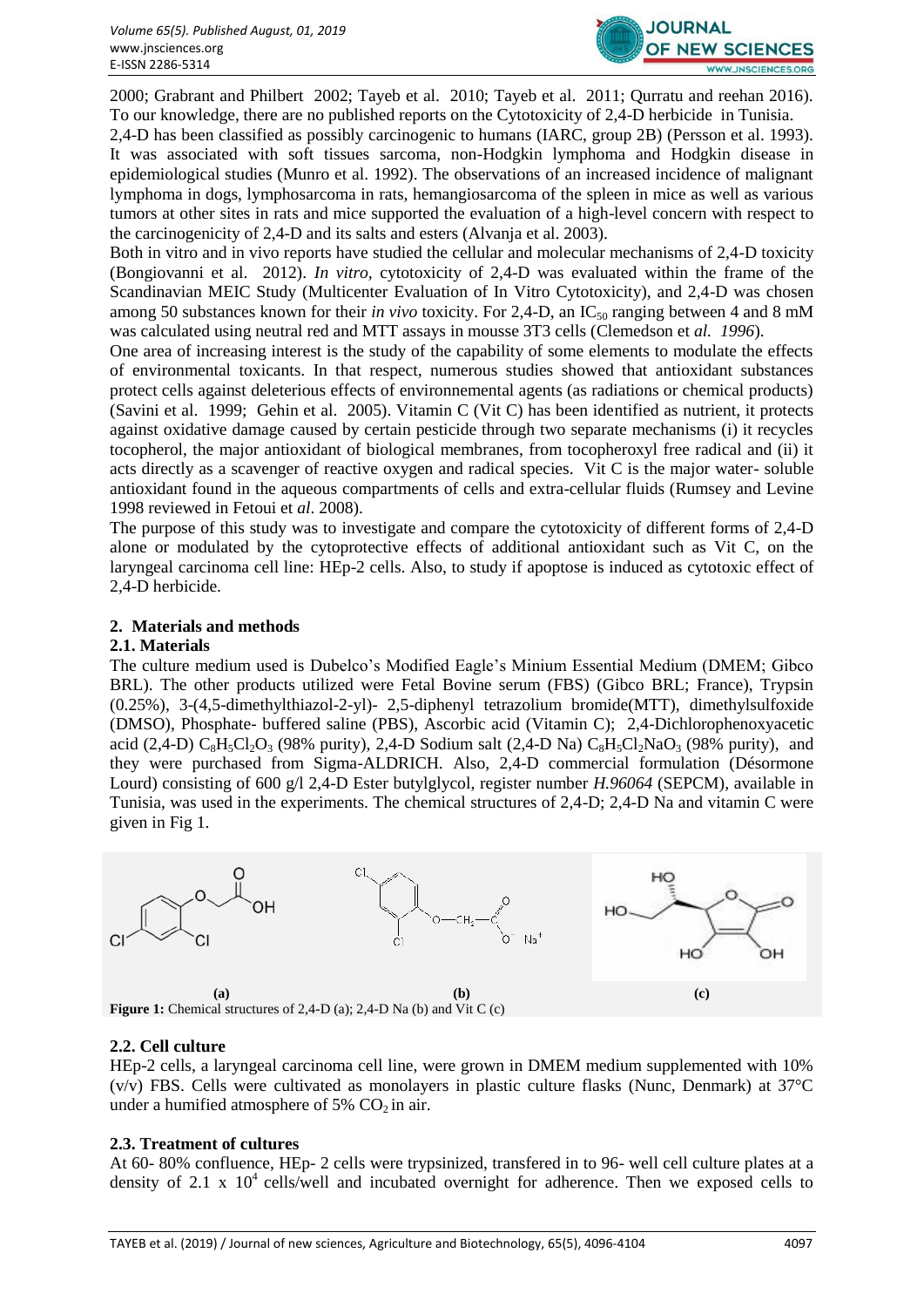

increasing concentrations of the three forms of 2,4-D (2- 4- 8 and 16 mM) for two incubation periods (24 and 48 h). In parallel we co-exposed cells to increasing concentrations of 2,4-D (2- 4- 8 and 16 mM) and Vit-C at 0.1 mM for two incubation periods (24 and 48 hours). Each experiment was done twice and each deterination was done in triplicate.

## **2.4. Cytotoxicity assay**

After the exposure period, MTT was added to the culture medium to yield a final MTT concentration of 0.5 mg/ml. Cells were incubated with the MTT for 4 hours at  $37^{\circ}$ C in a CO<sub>2</sub> incubator. After this incubation, the MTT reaction medium was removed and formazan blue was solubilised by 100µl of DMSO. This assay was based on the reduction of the yellow tetrazolium salt MTT by the mitochondrial succinate dehydrogenase to form an insoluble formazan-blue product. Only viable cells with active mitochondria reduce significant amounts of MTT (Mossmann 1983) and formazan–blue formation was quantified with a spectrophotometer at 570 nm. Values of absorbance were converted into percentage of viability. A curve of percentage of viability was represented according to the herbicide concentration and we calculated the inhibition concentration 50% (IC $_{50}$ ) which is the toxic concentration resulting in 50% cell death.

## **2.5. Identification of apoptotic cells**

Apoptosis was analyzed by staining the nuclear chromatin with Hoechst 33342 dye. Briefly, untreated and treated cells with 4 mM of the three forms of 2,4-D, for 24 hours, were collected, washed with PBS, stained with 1 mg/mL Hoechst 33342 (Sigma, USA) dye for 15 min at 37°C, mounted on glass slides, and observed by microscopy. The percentage of apoptotic cells (chromatin condensation and nuclear fragmentation) was determined by counting 300 cells in each sample.

## **2.6. Statistical analyses**

The calculation of the  $IC_{50}$  was carried out by the probit method by using EPA program (improved by the Environnement Protection Agency) (**U.S EPA, 1993**).

## **3. Results**

### **3.1. Measurement of IC<sup>50</sup> of the three forms of 2,4-D after 24 h exposition**

Our study indicated for the three forms of 2,4-D an  $IC_{50}$  between 1,86 and 3,71 mM calculated in HEp-2 cells (Table 1). In fact, the commercial product containing 600g /L 2,4-D appears to be more toxic than the two active ingredients of 2,4-D investigated.

|                      |       | <b>Table 1.</b> Values of IC <sub>50</sub> for the three forms of 2.4-D calculated after 24 h exposition in HEp-2 cells |                     |
|----------------------|-------|-------------------------------------------------------------------------------------------------------------------------|---------------------|
| <b>Treatment and</b> | 2.4-D | $2.4-D$ Na                                                                                                              | « Désormone lourd » |

|                    |                    | .                                |      |
|--------------------|--------------------|----------------------------------|------|
| <i>parameter</i>   |                    |                                  |      |
| $\textbf{IC}_{50}$ | $\bigcap$<br>J I I | 20 <sup>1</sup><br>$J. \angle T$ | 1.86 |
| (mM)               |                    |                                  |      |
|                    |                    |                                  |      |

## **3.2. Determination of cytotoxicity profiles of the three forms of 2,4-D co-incubated with vit-C after 24 h and 48 h exposition**

We have noted a time and dose dependent cytotoxic effect of the three forms of 2,4-D (Figures 2, 3 and 4). When comparing cytotoxicity profiles of the three forms of 2,4-D co-incubated with vit-C after two periods of exposition, we have noted a time dependent cytoprotective effect of Vit C.



**Figure 2:** Cytotoxicity profiles of 2,4-D incubated alone or co-incubated with Vit-C in HEp-2 cells after 24 H and 48 H exposition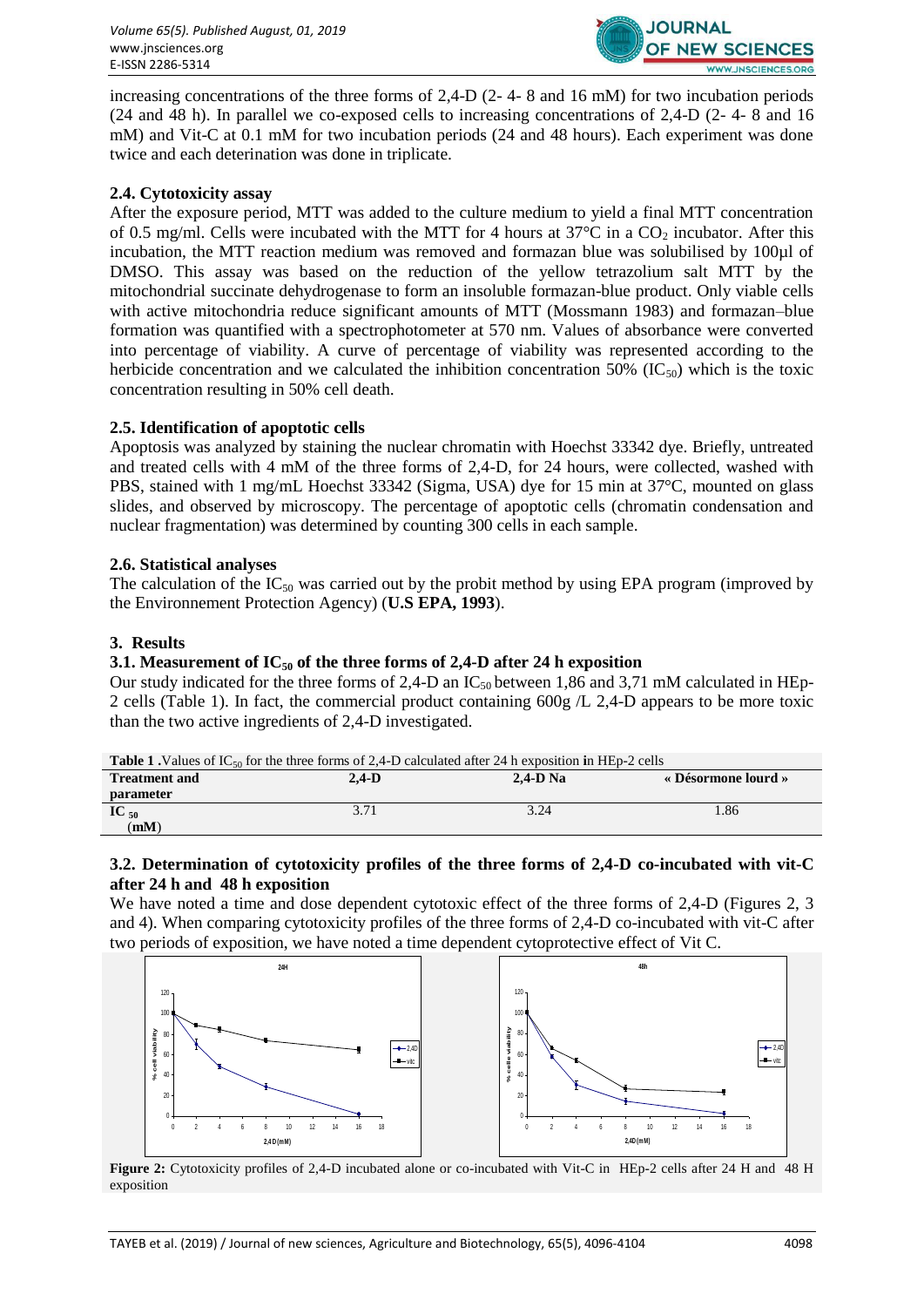



**Figure 3:** Cytotoxicity profiles of 2,4-D Na incubated alone or co-incubated with Vit-C in HEp-2 cells after 24 H and 48 H exposition



**Figure 4:** Cytotoxicity profiles of "Désormone lourd", a commercial formulation of 2,4-D, incubated alone or co-incubated with Vit-C in HEp-2 cells after 24 H and 48 H exposition

#### **3.3. Induction of apoptosis by 2,4-D**

Hoechst staining was used to determine the morphological changes and quantify the apoptotic HEp-2 cells obtained with 4 mM of the three forms of 2,4-D. Percentages of 33.75, 41 and 72 % of Apoptotic cells with condensed chromatin were observed in treated cells, respectively, with 2,4-D; 2,4-D Na and the commercial formulation "Désormone lourd" (Fig. 5).



**Figure 5**: Hoechst 33342 staining of HEp-2 cells detected by fluorescent microscopy without (a) and after treatment with (b) 2,4-D (c) 2,4-D Na and (d) "Désormone Lourd" at 4 mM for 24 hours. Highly condensed or fragmented nuclear represent apoptotic cells. Intact nuclei represent viable cells. Arrows, examples of apoptotic (a) and viable (v) cells

#### **4. Discussion**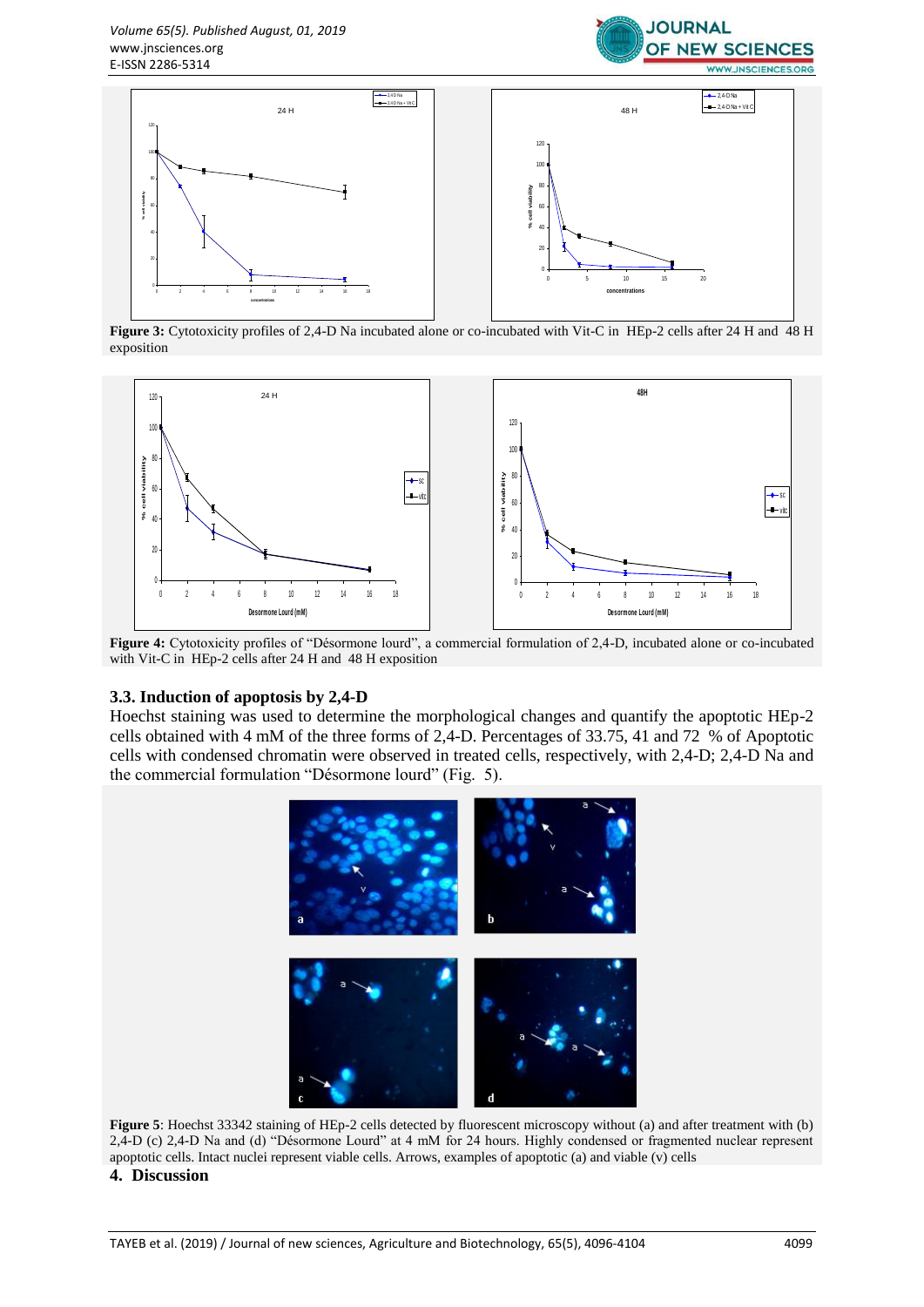

The aim of the present study was to evaluate the cytotoxicity of the 2,4-D herbicide. We were able to demonstrate a time- and dose- dependent effect of 2,4-D on HEp-2 cells, the induction of apoptosis in HEp-2 cells and the cytoprotective effect of Vit-C.

Although, 2,4-D is a widely used herbicide and various toxicities have been described for humans and animals, few studies were performed at the cellular level to elucidate the mechanisms of its toxicity. From our study, we have studied the cytotoxic effects of 2,4-D on Laryngeal carcinoma cells, especially that 2,4-D exposure has been linked to an increase risk of many cancers (Duffie et *al*., 2001; Bukowska 2006). In fact, some authors have mainly looked for the cytotoxic effects of 2,4-D on various cell lines including HepG2, Jurkat T MCF-7, cells and HEK293 (Lin and Garry 2000; Kaimouva et al. 2001; Tushl and Schwab 2003; Gunnes 2007).

Our results indicated that when we exposed HEp-2 cells to different forms of 2,4-D at concentrations of 2, 4, 8 and 16 Mm for 24 and 48 h we have noted a time- and dose-dependent cytotoxic effect of this herbicide. The doses used in the present study are rather high in comparison with doses achieved *in vivo* by environmental contamination. The studied concentrations were chosen based on the results of MEIC study, a project initiated to establish in vitro methods for the determination of acute toxic effects of chemicals. From this study, Clemedson et *al.* (1996) indicated for 2,4-D an IC<sub>50</sub> between 4 and 8 mM calculated in mouse 3T3 cells. In our investigation, for 2,4-D, 2,4-D Na and "Désormone lourd", an IC<sub>50</sub> of 3.71, 3.24 mM and 1.24 (for 24 h, respectively) were calculated, using MTT assays and the probit method using EPA program, in Human laryngeal carcinoma cell line: HEp-2 cells.Thus, the commercial product "Désormone lourd" containing 600g /L 2,4-D appears to be more toxic than the two 2,4-D active ingredients investigated here. In fact, We used 2,4-D as a part of a commercial formulation commonly used by Tunisian farmers to determine its possible cytotoxic effects. The commercial grade of 2,4-D was utilized to include the impact of contaminants and inert materials that would be present in the actual exposure conditions. Yet, in most cases, the nature of the inert ingredients in a pesticide commercial formulation is unknown; so, the definition of their contribution to the induction of toxicity becomes an extremely difficult issue. Several reports have suggested that formulations may be more toxic than the active principle due to the different compounds that are included as inert ingredients (Mustonen et al. 1986; Clausen et al. 1990; Oakes and Pollack 1999; Lin and Garry 2000). Surfactants and detergents may increase pesticide bioavailability and enhance biological responses. For instance, Oakes and Pollak (1999) concluded that the surfactant in a commercial formulation of 2,4-D was implicated in the alteration of mitochondrial processes since the formulation induced changes at a lower dose than 2,4-D**.** Than, in 2000, Oakes and Pollack have evaluated the toxicities of three related herbicide formulations containing ester derivatives of 2,4,5-T and 2,4-D using sub-mitochondrial particles. The authors have established that the inert component i.e diesel fuel and surfactants contributed approximately 50% of the overall toxicity of the complete formulations.

In the reminder of our results, we confirmed the cytoprotective effect of Vit-C against the cytotoxicity of 2,4-D on HEp-2 cells. In deed, vit C, a non-enzymatic antioxidant, is the most important free radical scavenger in extracellular fluids. It trapping radicals in the aqueous phase and protecting biomembranes from peroxidative damage (Sulak et al. 2005). It may remove free radicals that are bound to vitamin E, thus serving to regenerate vitamin E (Fetoui et al. 2008). The transport mechanisms of Vit C have been well characterised in some cells (Rumsey and Levin 1998). However Savini et al.(1999) suggested the presence of an active transport system saturable at 1 mM Vit C; but , they also pointed out the rapid decomposition of Vit C in cell culture media (half-life: 0.9 h). In our work, the assayed concentration of Vit C is lower (0,1 mM). Gehin et al. (2005) have studied the cytotoxicity of glyphosate modulated by the cytoprotective effects of additional antioxidants such as Vitamin C and Vitamin E on the Human keratinocytes Cell line HaCaT. They have confirmed the cytoprotective effect of such antioxidant. But, surprisingly, the cytoprotective effect of associated Vit C+ Vit E was lower than Vit C or Vit E alone. Bongiovani et al. (2007) have confirmed the remarkable antioxidant properties of Melatonine to decrease the oxidative stress produced by 2,4-D in Rat Cerebellar Granule cells (CGC). Also, *in vivo*, the dietary supplementation of extra virgin olive oil counteracted the damage effect of 2,4-D in rat erythrocytes by the enhancement of antioxidant defence system and the decline of the lipid peroxidation (Nakbi et al. 2010).

So, from the current study we have noted the protective effect of a non-enzymatic antioxidant as Vit-C against the cytotoxicity of 2,4-D, this Confirms our previous results (Tayeb et al. 2010; Tayeb et al. 2011) showing that toxic effects of 2,4-D herbicide are attributed to the induction of oxidative stress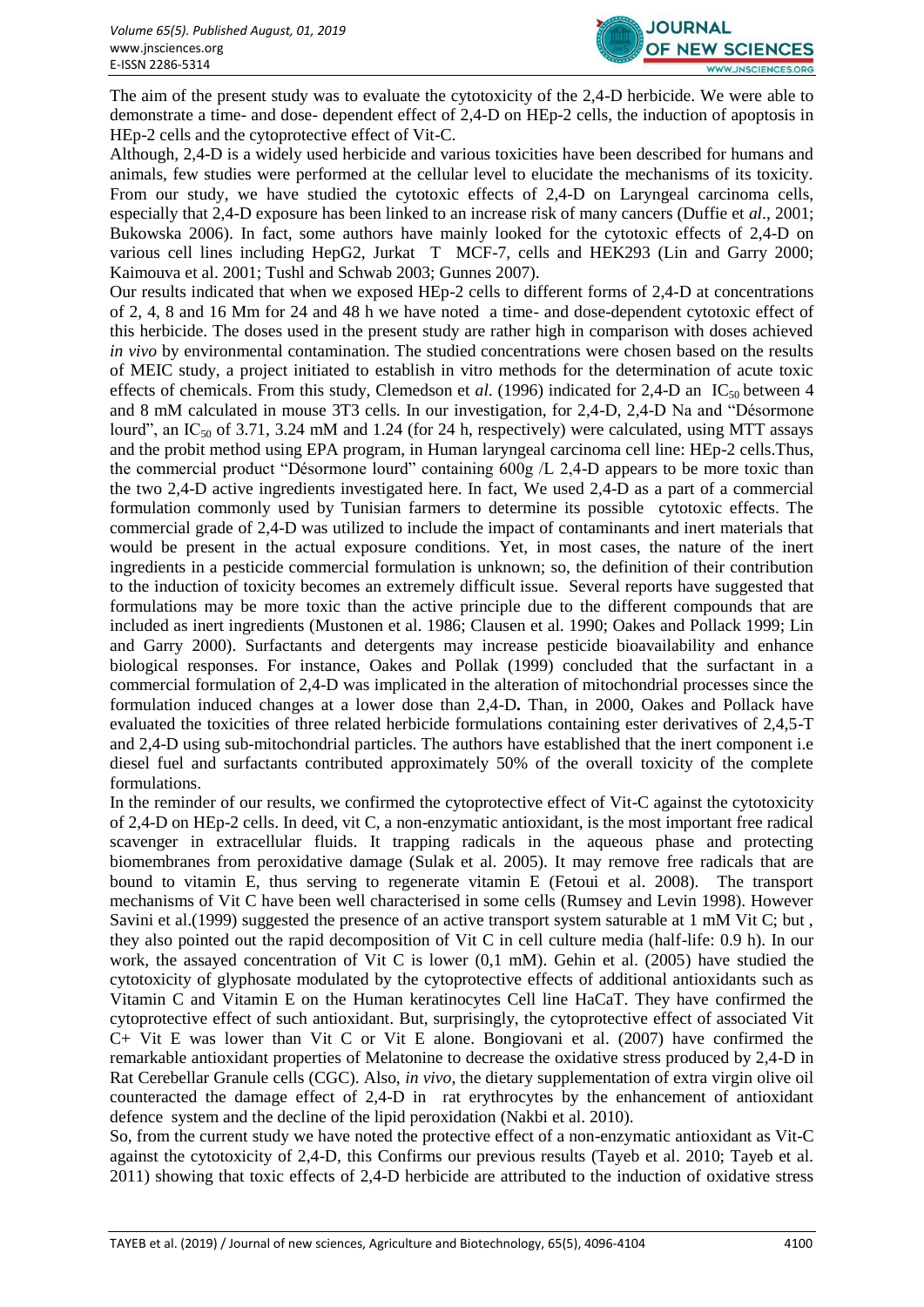

that arise as a result of excessive generation of ROS. These last can react with various biological molecules as nucleic acids, proteins, lipids leading to changes in the structure and activity of biologically relevant molecules generating cell damage (Mates et al. 1999). In addition, recent developments in molecular biology have demonstrated that free radicals play important roles at the cellular level. Thus, overproduction of these radicals would lead to significant changes in the redox state of the cell and to the inactivation of cell proliferation control systems. Knowing that, during cell proliferation, the p53 protein plays a key role in checking the integrity of DNA, then, when cellular damages are important, p53 triggers the death of the cell by apoptosis. Moreover, a state of oxidative stress may inhibit the activity of p53 which will lead to abnormal cell divisions later causing the development of tumors (Pincemail et al. 2001).

Several studies have highlighted that mitochondria play an important role in the regulation of cell death. They contain many pro-apoptotic proteins such as Apoptosis Inducing Factor (AIF), Smac/DIABLO and cytochrome C. These factors are released from the mitochondria following the formation of a pore in the mitochondrial membrane. These pores are thought to form through the action of the pro-apoptotic members of the bcl-2 family of proteins, which in turn are activated by apoptotic signals such as cell stress, free radical damage or growth factor deprivation. In fact, the release of cytochrome C from the mitochondria is a particularly important event in the induction of apoptosis. Once cytochrome C has been released into the cytosol it is able to interact with a protein called Apaf-1. This leads to the recruitment of pro-caspase 9 into a multi-protein complex with cytochrome C and Apaf-1 called the apoptosome. Formation of the apoptosome leads to activation of caspase 9 and the induction of apoptosis (Dash 2012). Thus, in this axis, several studies indicate the role of apoptosis in the toxic effect of 2,4-D. Di Paolo et al. (2001) demonstrated the effect of 2,4-D on the induction of apoptosis following inhibition of mitochondrial function. Indeed, these authors demonstrated that 2,4-D can bind irreversibly to hepatic proteins in rat. Di Paolo et al. (2001) identified a 52-kDa protein modified selectively by 2,4-D in rat liver mitochondrial preparations both in vitro and in vivo. In addition, Sulik et al. (1998) observed histological changes in the ultrastructure of mitochondria and lysosomes from the livers of rats treated with 2,4-D. The most comprehensive study was performed by Kaimouva et al (2001), who tested the effect of the Dimethylammonium salt of 2,4-D on apoptosis in Jurkat T cells and human lymphocyte: these authors detected significant numbers of apoptotic cells at concentrations from 2 to 4 mM, in fact they were able to induce 50% apoptosis at concentrations of 3 mM 2,4-D after 24 h treatment. In fact, apoptotic effects of 2,4-D were described to occur in human lymphocytes and Jurkat cells by disruption of the mitochondrial transmembrane potential. Tuschl and Schwab (2003), demonstrated that 4 mM of 2,4-D were necessary to induce strand breaks in 50% of cells after 24 h of incubation. In contrast to the findings of kaimouva et al. (2001) and Tuschl and Schwab (2003), Lin and Carry (2000) could not detect any apoptosis in MCF-7 breast cancer cells. In fact, 2,4-D is classified as peroxisome proliferators, which would confirm the involvement of 2,4-D as apoptotic and tumor promoter (Reddy and Rao 1977; Beigel et al. 1993; De Moliner et al. 2002; Li et al. 2013). Therefore, it was necessary to study the cytotoxicity of 2,4-D on the HEp-2 cells. From our study, we were able to detect apoptotic cells at a percentage of 33.75; 41 % and 72 % after an exposition period of 24 hours to 4 Mm 2,4-D; 2,4-D Na and the commercial formulation of 2,4-D. Apoptosis was analyzed by cell nuclear staining with Hoechst 33342 dye and DNA fragmentation**.** The cell death occurred by apoptosis as identified by condensed chromatin and the formation of apoptotic bodies.

#### **5. Conclusions and perspectives**

In conclusion, although herbicide concentrations in the human environment are very low, our results from the first part of the study indicated: (i) a time and dose dependent cytotoxic effect of the three forms of 2,4-D (ii) an IC<sub>50</sub> ranging between 1,86 and 3,71 mM calculated using Probit Analysis (iii) Induction of apoptosis by 2,4-D at a concentration of 4 mM. But it is still premature to draw definite conclusions on the role of apoptosis in 2,4-D induced toxicity so it will be interesting if we investigate in the specification of the cytotoxic effects of the test substance on the laryngeal carcinoma cell line (HEp-2 cells) by the use of other methods such as Annexin assay, gel electrophoresis, Nicoletti assay. Also, the experimental evidence reported in the second part of the study supports the conclusion that Vit-C is an effective cytoprotective for HEp-2 *in vitro*. To what extent it could be also a protector *in* 

*vivo* deserves to be further explored. Thus, antioxidant compounds should be associated to herbicide formulations to decrease their deleterious effects on cells.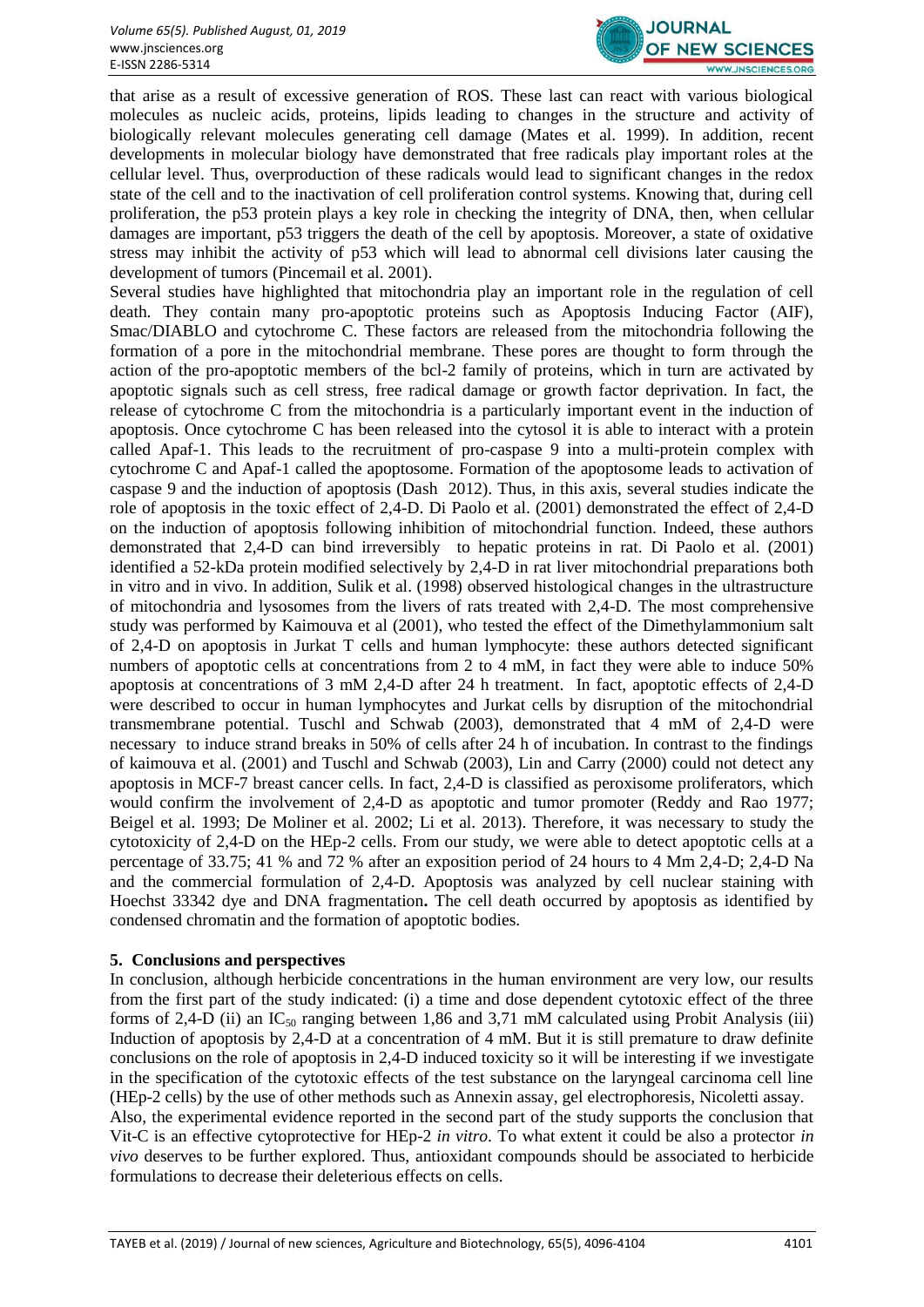

### **Acknowledgments**

The authors gratefully acknowledge Professors KENANI Abderraouf and OTHMAN Ali (Biophysics Laboratory, Faculty of Medicine of the University of Monastir, Tunisia) for his kindly help. This research was supported by a grant from the 'Ministère de l'Enseignement Supérieur et de la Recherche Scientifique' Tunisia (UR03/ES-08 "Nutrition Humaine et Désordres Métaboliques" et USCR-Spectrométrie de Masse, University of Monastir).

### **6. References**

- **Alavanja MCR, Samanic C, Dosemeci M, Lubin J, Tarone R, Lynch CF, Knott C, Thomas K, Hoppin JA, Barker J, Coble J, Sandler DP, Blair A (2003)** Use of agricultural pesticides and prostate cancer risk in the Agricultural Health Study cohort. Am J Epidemiol 157 (9): 800- 814.
- **Biegel LB, Hurtt ME, Frame SR, Applegate M, O'Conner JC, Cook JC (1992)** Comparison of the effects of Wyeth-14,643 in Crl:CDBR and Fisher-344 rats. Fundam Appl Toxicol 19 (4): 590- 597.
- **Bongiovanni B, De Lorenzi P, Ferri A, Konjuch C, Rasseto M, Duffard AME, Cardinali DP, Duffard R** (2007) Melatonin decreases the oxidative stress produced by 2,4- Dichlorophenoxyacetic acid in Rat Cerebellar Granule cells. Neurotox Res 11 (2): 93- 99.
- **Bongiovanni B, Konjuh C, Pochettino A, Ferri A (2012)** Oxidative Stress as a Possible Mechanism of Toxicity of the Herbicide 2,4-Dichlorophenoxyacetic Acid (2,4-D), In: Herbicides Properties, Synthesis and Control of Weeds. Intech publications, pp. 315-334.
- **Bukowska (2006)** Toxicity of 2,4-Dichlorophenoxyacetic Acid Molecular Mechanisms. Polish J Environ Stud 15, (3): 365-374.
- **C.D.S. Tomlin,** The e-Pesticide Manual, Version 2.2, twelfth ed., British Crop Protection Council, 2003–2003.
- **Clausen M, Leier G, Witte I (1990)** Comparison of the cytotoxicity and DNA-damaging properties of 2,4-D and U 46 D Fluid (dimethylammonium salt of 2,4-D). Arch Toxicol 64 (6): 497-501.
- **Clemedson CE, McFarlane-Abdulla M, Andersson FA, Barile MC, Calleja C, Chesné R, Clothier M, Cottin R, Curren P, Dierickx M, Ferro G, Fiskesjö L, Garza-Ocanas, MJ, Gómez-Lechón M, Gülden B, Isomaa J, Janus P, Judge A, Kahru RB, Kemp G, Kerszman U, Kristen M, Kunimoto S, Kärenlampi K, Lavrijsen L, Lewan H, Lilius A, Malmsten T, Ohno G, Persoone R, Pettersson R, Roguet L, Romert M, Sandberg T, Sawyer H, Seibert R, Shrivastava M, Sjöström A, Stammati N, Tanaka O, Torres Alanis JU, Voss S, Wakuri E, Walum X, Wang F, Zucco, Ekwall B (1996)** MEIC evaluation of acute systemic toxicity. Part II. In vitro results from 68 toxicity assays used to test the first 30 reference chemicals and a comparative cytotoxicity analysis. ATLA 24 (1): 273- 311.
- **Di Paolo O, De Duffard AM, De Duffard R (2001)** In vivo and in vitro binding of 2,4 dichlorophenoxyacetic acid to a rat liver mitochondrial protein. Chemico-Biological Interactions 137 (3): 229–241.
- **Fetoui H, Garoui EM, Makni-Ayadi F, Zeghal N (2008)** Oxidative stress induced by lambdacyhalotrhrin (LTC) in rat erythrocytes and brain: Attenuation by vitamin C. Environ Toxicol Pharmacol 26 (3): 225 - 231.
- **Garabrant DH, Philbert MA (2002)** Review of 2,4-dichloro-phenoxyacetic acid (2,4-D) epidemiology and toxicology. Critical Rev Toxicol 32 (4): 233 -257.
- **Gehin A, Guillaume YC, Millet J, Guyon C, Nicod L (2005)** Vitamins C and E reverse effect of herbicide- induced toxicity on human epidermal cells HaCaT: a biochemometric approach. Int J Pharm 288 (2): 219- 226.
- **Gunnes PF (2007)** The effect of 2,4-D on gene expression in cultured cells. PhD thesis. University of Saskatchewan Saskatoon, Canada, p.226.
- **Hayes WJ, Laws ER,** Handbook of Pesticide Toxicology, Academic Press, San Diego, 1991.
- **Kaimouva D, Susal G, Opelz G (2001)** Induction of apoptosis in human lymphocytes by the herbicide 2,4- Dichlorophenoxyacetic acid. Hum Immunol 62 (12): 64- 67.
- **Li H, Zhang X, Qiu Q, An Z, Qi Y, Huang D, Zhang Y (2013)** 2,4-dichlorophenol induces apoptosis in primary hepatocytes of grass carp (*Ctenopharyngodon idella*) through mitochondrial pathway. Aquat Toxicol 140:117- 122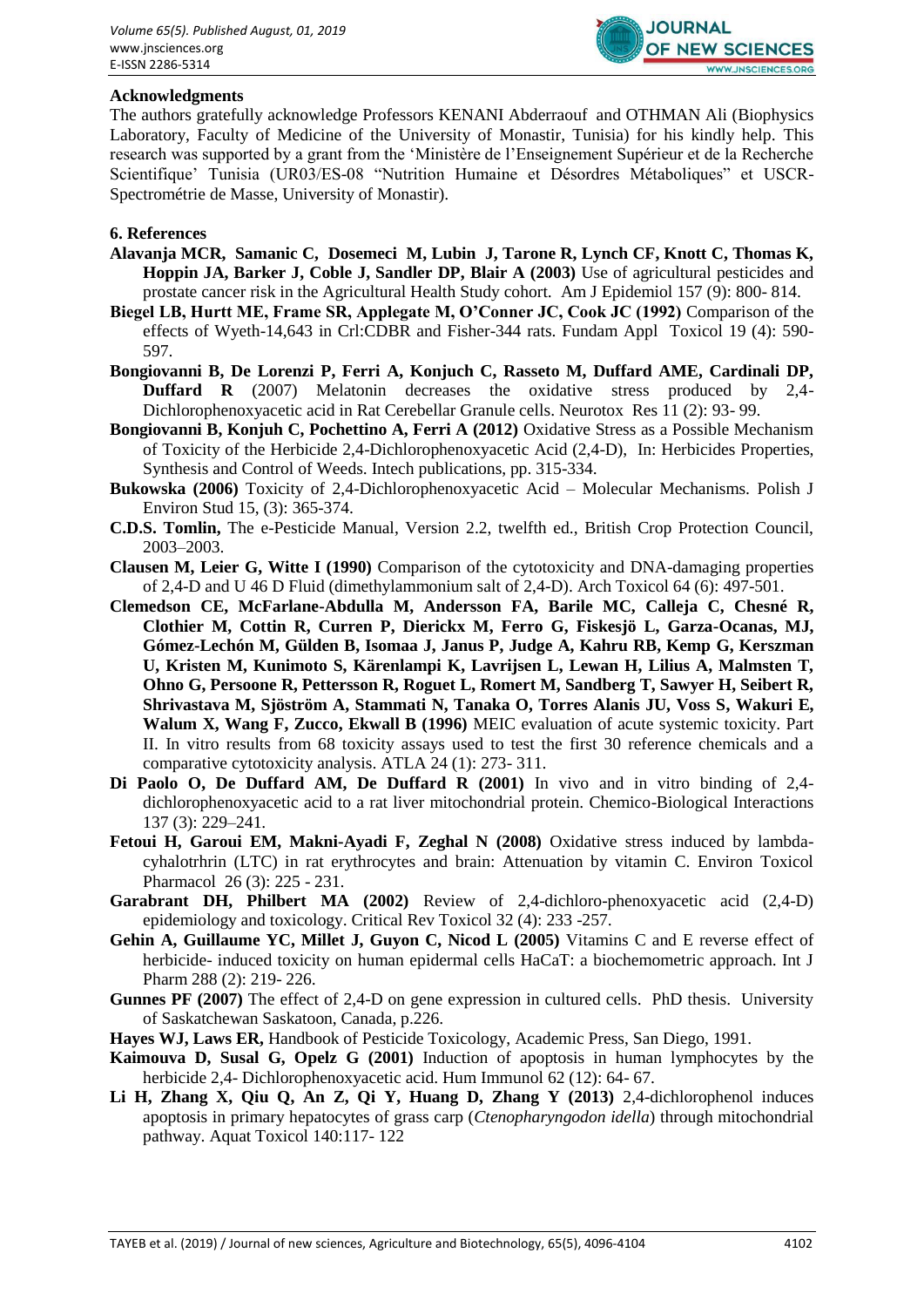

- Lin N, Garry VF (2000) In vitro studies of cellular and molecular developmental toxicity of adjuvants, herbicides, and fungicides commonly used in Red River Valley, Minesota. J Toxicol Environ Health 60 (6): 423- 439.
- **Mates JM, Perez-Gomez C, Nunez DCI (1999)** Antioxidant enzymes and human diseases. Clin Biochem 32 (8): 595-603.
- **Mc Duffie HH, Pahwa P, McLaughlin JR, Spinelli JJ, Fincham S, Dosman JA, Robson D, Skinnider LF, Choi NW (2001)** Non-Hodgkin's lymphoma and specific pesticide exposures in men: cross- Canada study of pesticides and health, Cancer Epidemiol Biomarkers Prev 10 (11): 1155- 1163.
- **Moliner KL, Evangelistade Duffard AM, Soto E, Duffard R, Adamo AM (2002)** Induction of apoptosis in De cerebellar granule cells by 2,4- dichlorophenoxyacetic acid. Neurochem Res 27 (11): 1439- 1446.
- **Mosmann T (1983)** Rapid colorimetric assay for cellular growth and survival: application to proliferation and cytotoxic assays. J Immunol Methods 65(1-2): 55- 63.
- **Munro IC, Carlo GL, Orr JC, Sund, KG, Wilson RM, Kennepohl E, Lynch BS, Jablinske M,**  Lee NL (1992) A comprehensive, integrated review and evaluation of the scientific evidence relating to the safety of the herbicide 2,4-D. J Am Coll Toxicol 11 (5): 559-664.
- **Mustonen R, Kangas J, Vuojolahti P, Linnainmaa K (1986)** Effects of phenoxyacetic acids on the induction of chromosome aberrations in vivo and in vitro. Mutagenesis 1 (4): 241-245.
- **Nakbi A, Tayeb W, Dabbou S, Issaoui M, Grissa A, Attia N, Hammami M (2010)** Dietary olive oil effect on antioxidant status and fatty acid profile in the erythrocyte of 2,4-D exposed rats. Lipids Health Dis 25 (9): 89.
- **Oakes DJ, Pollack J (1999)** Effects of a herbicide formulation, Tordon 75D, and its individual components on the oxidative functions of mitochondria. Toxicology 136 (1): 41-52.
- **Oakes DJ, Pollack JK (2000)** The in vitro evaluation of the toxicities of three herbicide formulations containing ester derivatives of 2,4,5-T and 2,4-D using sub-mitochondrial particles. Toxicology 151 (1-3): 1-9.
- **Persson B, Fredriksson M, Olsen K, Boeryd B, Axelson 0 (1993)** Some occupational exposures as risk factors for malignant lymphomas. Cancer 72 (5): 1773-1778.
- **Pincemail J, Limet R, Defraigne JO (2001)** Stress oxydant et transmission cellulaire: implication dans le développement du cancer. Medi-Sphere, MS-134.
- **Qurratu A, Reehan A (2016)** A Review of 2,4-Dichlorophenoxyacetic Acid (2,4-D) Derivatives: 2,4- D Dimethylamine Salt and 2,4-D Butyl Ester. Int J Appl Engineering 11 (19): 9946-9955.
- **Reddy JK, Rao MS (1977)** Transplantable pancreatic carcinoma of the rat Science 198 (4312): 78-80.
- **Romero-Puertas MC, Mccarthy I, Gomez M, Sandalio LM, Corpas FJ, Del Rio LA, Palama JM (2004)** Reactive oxygen species-mediated enzymatic systems involved in the oxidative action of 2,4-dichlorophenoxyacetic acid. Plant Cell Environment 27 (9): 1135-1148.
- **Rosso SB, Caceres AO, De Duffard AM, Quiroga S (2000)** 2,4- Dichlorophenoxyacetic acid disrupts the cytoskeleton and disorganizes the Golgi apparatus of cultured neurons. Toxicol Sc 56 (1): 133- 140.
- **Rumsey SC, Levine M, (1998)** Absorption, Transport and disposition of ascorbic acid in humans. J Nutr Biochem 9 (3):116- 130.
- **Savini I, D'Angelo Melino G, Avigliano L (1999)** Ascorbic acid maintenance in HaCaT cells prevents radical formation and apoptosis by UV-B. Free Radical Bio Med 26 (9-10): 1172-1180.
- **Sulak O, Altuntas I, Karahan N, Yildirim B, Akturk O, Yilmaz HR, Delibas N (2005)**  Nephrotoxicity in rats induced by organophosphate insecticide methidathion and ameliorating effects of vitamin E and C. Pestic Biochem Physiol 83 (1): 21- 28.
- **Sulik M, Kisielewski W, Szynaka B, Kemona A, Sulkowska M, Baltaziak M (1998)** Morphological changes in mitochondria and lysosomes of hepatocytes in acute intoxication with 2,4-dichlorophenoxyacetic acid (2,4-D). Materia Medica Polona: Polish journal of medicine and pharmacy, 30 (1-2): 16-19.
- **Tayeb W, Nakbi A, Chargui I, Cheraief I, Miled A, Hammami M (2011**) Subacute effects of 2,4- Dichlorophenoxyacetic herbicide on antioxidant defense system and lipid peroxidation in rat erythrocytes. Pestic Biochem Physiol 99 (3): 256 - 264.